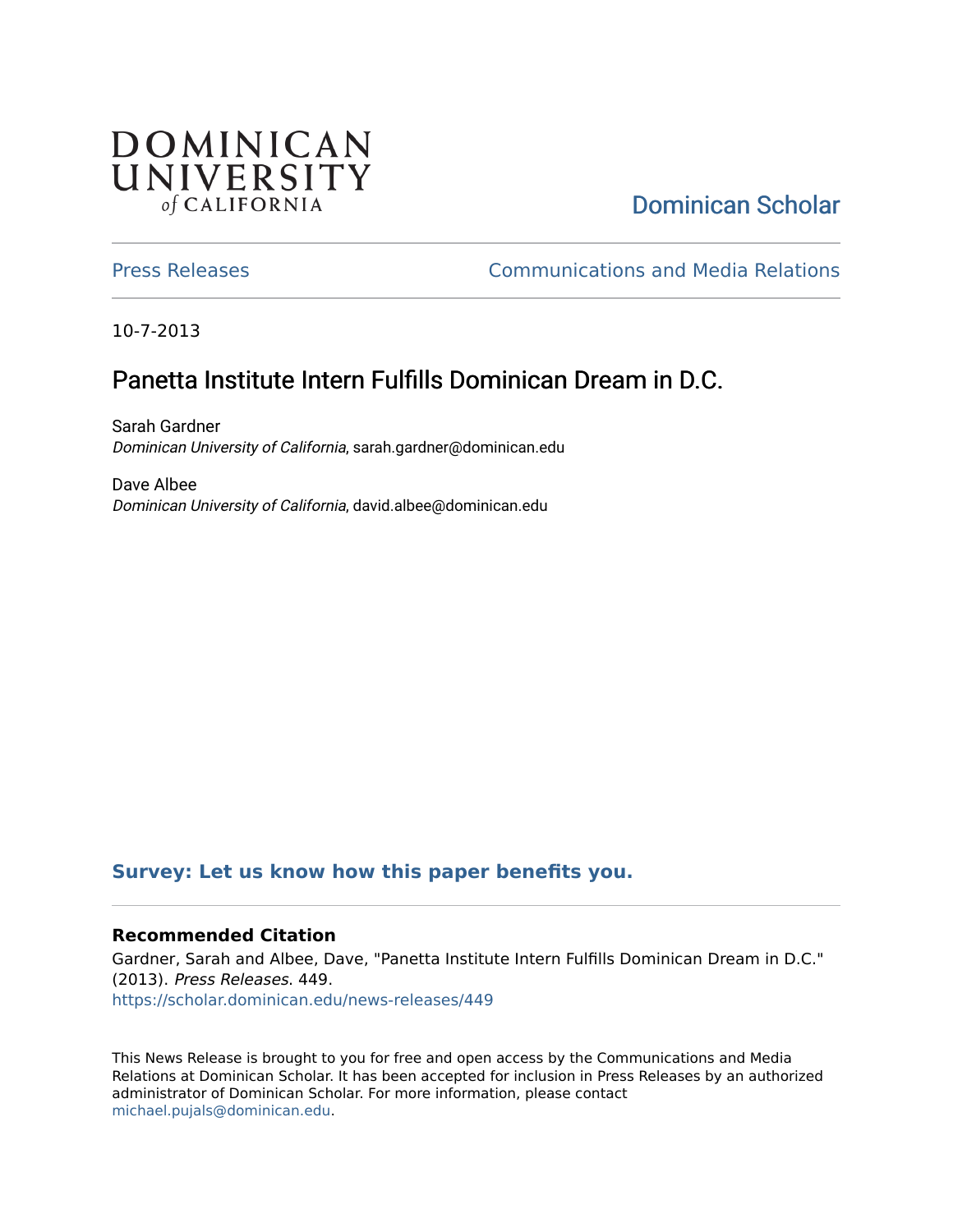### **Panetta Institute Intern Fulfills Dominican Dream in D.C.**

Leyva worked last semester in the office of Congresswoman Doris O. Matsui, monitoring and updating the U.S. Representative's social media outlets and website with her press secretary, handling faxes and telephone calls from her constituents from the Sixth Congressional District in Sacramento and helping create a video montage for her with Congresswoman Nancy Pelosi, minority leader of the U.S. House of Representatives. Leyva also helped draft an op-ed editorial for Congresswoman Matsui, wrote letters to her constituents, researched legislation, sifted through newspaper articles from across the country, and, when she had time, led tours on Capitol Hill.

This was an ideal scenario for Leyva to learn.

"I like to connect with people," she says.

The most memorable moment of Leyva's Washington, DC experience involved a lot of people. She was able to sit in and observe the House committee hearing when Health and Human Services Secretary Kathleen Sebelius testified about fixing the so-called Obamacare website.

"I felt like I was in the heart of the experience of being in Congress," Leyva says. "I was listening to discussion between Secretary Sebelius and members of Congress with the media taking photos and notes. I witnessed the reactions of the audience. It was a very exciting time for me and something I will never forget."

Leyva was one of 26 Panetta scholars nominated earlier this year by presidents of 23 California State University campuses as well as Dominican and Santa Clara University. It is the 15th year that Dominican has participated in the Leon & Sylvia Panetta Congressional Internship Program and Leyva discovered that carries some clout.

When she met U.S. Representative Matsui for the first time one-on-one, Leyva noted how impressed the Congresswoman was that she was a product of the Panetta Institute.

"I don't feel like just an intern. I feel like I'm representing a lot more. I'm representing Dominican and the Panetta Institute," Leyva says.

Since her freshman year, Leyva had longed for the chance to be a Panetta Institute intern and prepared accordingly for the opportunity.

As a sophomore, Leyva was selected as a World Affairs Council Marin Chapter intern and served as a liaison between Dominican's Service-Learning program and Canal Alliance. She was chosen to facilitate weekly conference meetings for St. Vincent de Paul to help prevent homelessness, and, in keeping with her Political Science major, she was a member of Marin's Election Advisory Committee providing assistance and educational outreach to members of the community so that they would know how to exercise their voting rights. Last spring, as a junior, Leyva was selected along with Dominican Occupational Therapy major Jocelle Flores to be the first cohort of 20 students from 10 campuses to participate in California Campus Compact's Community Engagement Student Fellowship program. It is a statewide program designed to support student leaders advancing service-learning and community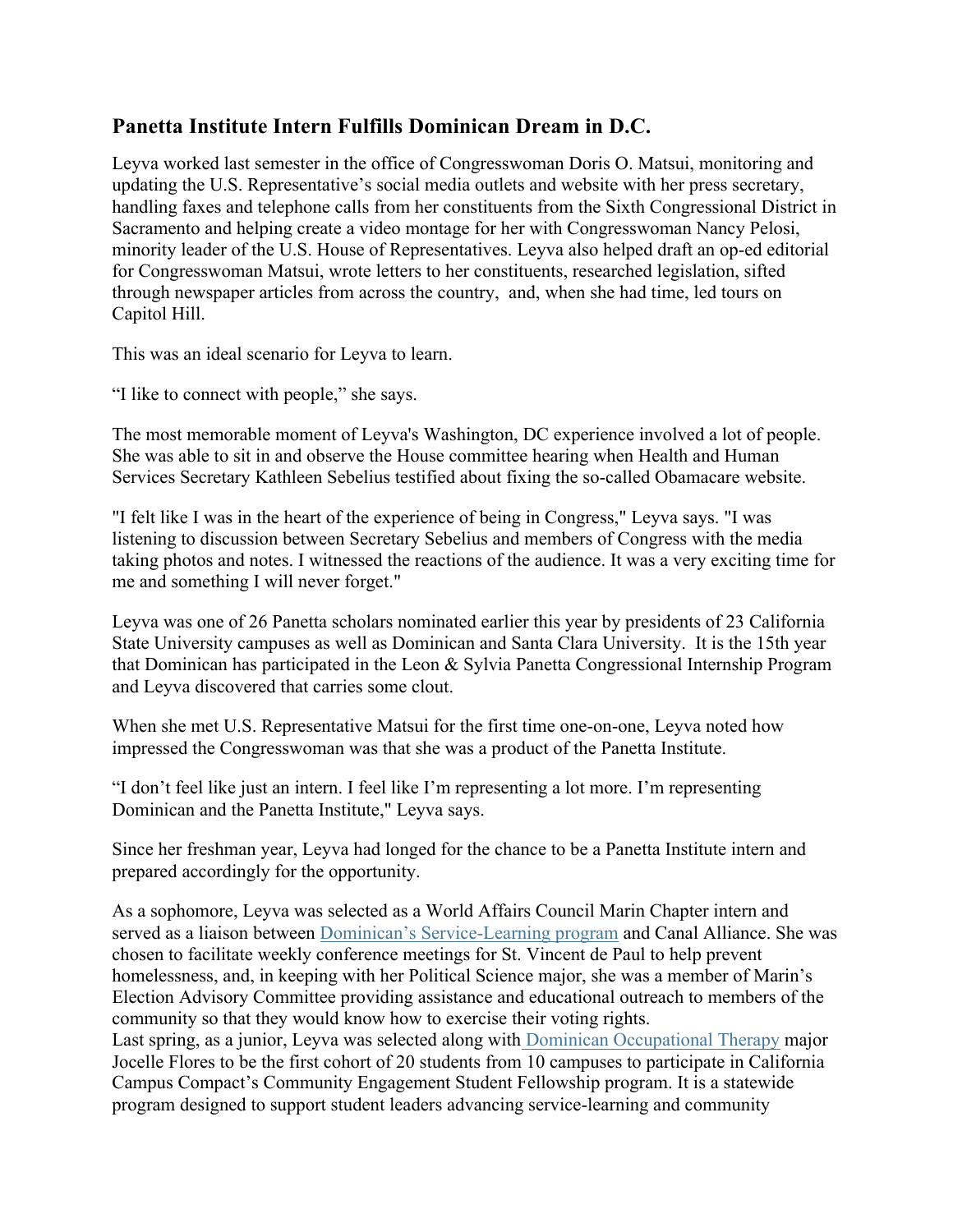engagement at California colleges and universities. Leyva and Flores were liaisons in a twosemester leadership development workshop at Dominican called Education Dedicated to Justice and Equity.

Leyva, supported by the volume and intensity of her work, applied for a Panetta Institute internship.

"It just worked out that my extra-curricular activities matched up with what the Institute wanted," she says.

"I was very pleased when Daniela was selected as the 2013 Panetta intern," says Alison Howard, chair of Dominican's Department of Political Science and International Studies. "One thing is for certain, Daniela makes the most of any opportunity she is given. Daniela is a conscientious, respectful, and wise young woman who truly represents the best of Dominican. The chance to apply what she has been learning and have a first-hand experience working in a congressional office will compliment her already impressive accomplishments."

It was Leyva's first trip to D.C. and, as a history buff, she naturally sought out its monuments, structures and sculptures. She visited the Lincoln Memorial at night and spent days in the Newseum, and the Smithsonian Museum of American History.

"Those three brought me to tears," Leyva says.

With all the recent debate and protests about Syria and government shutdowns surrounding her, Leyva was in touch with today's issues and relished the challenges it presented.

"Being the middle of it, I do get fired up," she says.

In the meantime, Leyva is working on her senior thesis about Congress and how it uses and utilizes social media. She was in an ideal environment for that, as she was constantly keeping an eye on Congresswoman Matsui's Facebook and Twitter pages and the messages sent and comments received.

Leyva returned to Dominican this month and will resume her busy schedule on and off campus. The 2 ½-month internship brought clarity to her future goals. She is considering graduate school, perhaps law school inspired by a recommendation Sylvia Panetta made during the two-week Panetta Institute training course in August in Monterey. Leyva also would like to work in local government and establish a close connection and relationship with her constituents. "I have learned that creating legislation is a complicated process," she says. "What we see on the news and hear on the radio is only the shell of a complicated issue. Working in Congress gives you the perspective of what is really said and what people really mean."

Leyva believes she distinguished herself in her latest adventure. Being in Washington, DC and working for a member of Congress as a Panetta Institute intern evoked lots of energy and many emotions for her.

"I feel more grateful than anything," Leyva says. "I like knowing I worked my hardest to get there."